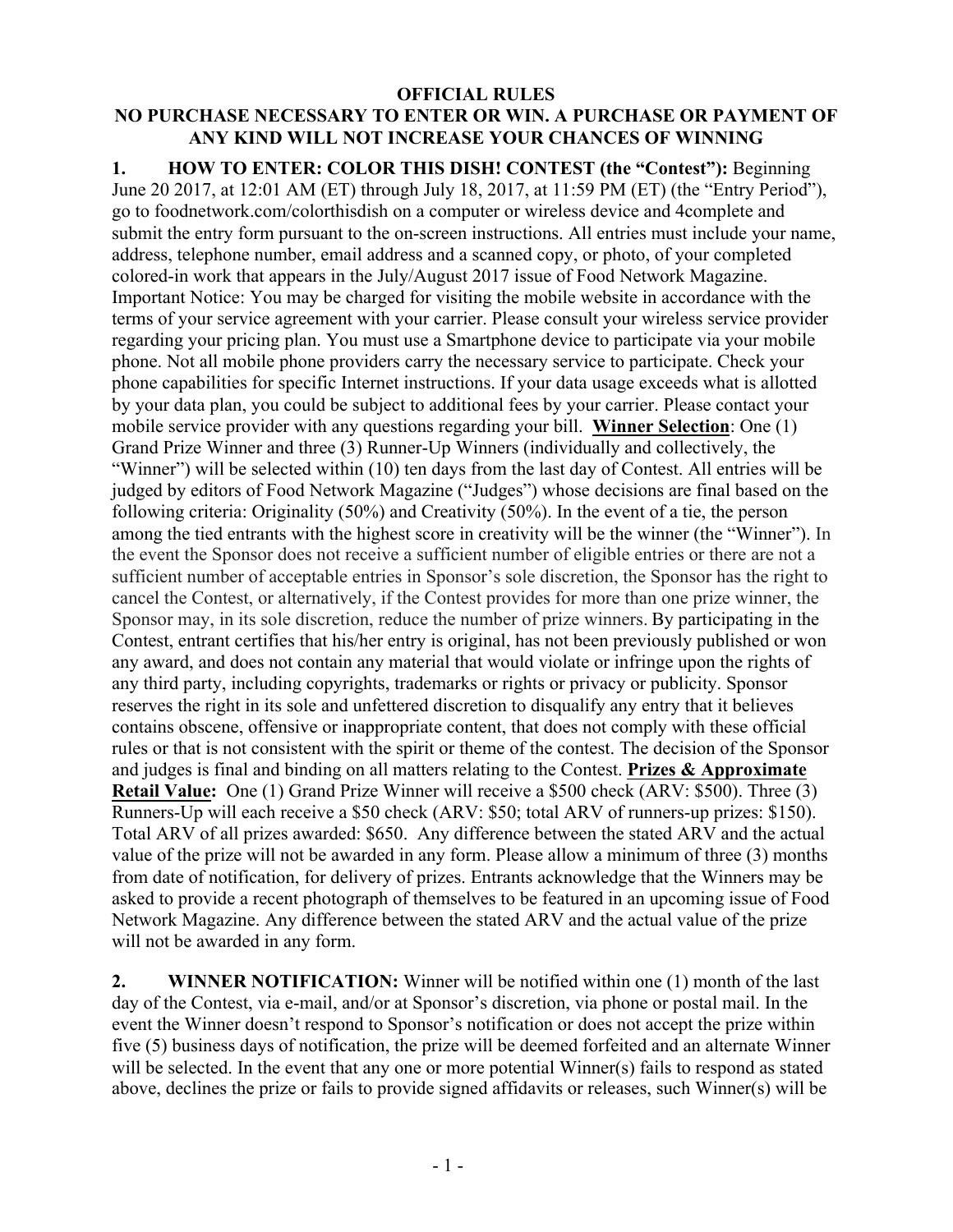deemed to forfeit the prize and Sponsor will select an alternate Winners from the remaining eligible entrants. If any alternates similarly fail to respond or declines the prize, Sponsor will use a reasonable number of attempts, in its discretion, to award the prizes to another alternates but if it is unable to do so, the prize(s) will be finally forfeited and Sponsor shall have no further liability in connection with this Contest. **List of Winner(s):** For the names of the Winners, send a separate self-addressed, stamped envelope to Food Network Magazine, COLOR THIS DISH!, July/August 2017 Winners' List, Hearst Communications, Inc., 300 West 57<sup>th</sup> Street NY, NY 10019 within two (2) months from the Winner notification date as specified above.

**3. ENTRIES:** Limit one (1) entry per person for Contest. Multiple entries from the same person will be disqualified. Entries become the property of the Sponsor and will not be returned. Proof of submission does not constitute proof of receipt. If applicable, lost, late, misdirected, or incomplete or entry forms that have been tampered with will be disqualified. Online entrants must have valid email address and it is entrant's responsibility to update Sponsor of any change in email address. If there is a dispute as to the identity of an online entrant, the prize will be awarded to the authorized account holder of the email address. The "authorized account holder" is defined as the natural person to whom the email address is assigned by an internet service provider, online service provider, carrier, or other organization (e.g., business, educational institution, etc.) that is responsible for assigning the email addresses for the domain associated with the submitted email address.

**4. ELIGIBILITY:** Open to legal residents of the 50 United States and the District of Columbia, who have reached the age of majority in their state or territory of residence at time of entry. Legal residents of Canada (excluding Quebec) who have reached the aforementioned age in their province of residence at time of entry are also eligible to enter. Void in Puerto Rico and where prohibited by law. Employees of Sponsor, its parents, affiliates and subsidiaries, participating advertising and promotion agencies, independent judging organizations, and prize suppliers (and members of their immediate family and/or those living in the same of household of each such employee) are not eligible.

**5. CONDITIONS OF PARTICIPATION:** Expenses not specifically included in prize description and all taxes are the sole responsibility of the Winner. Each prize is awarded "as is" with no warranty or guarantee, either express or implied outside of manufacturer's limited warranty. No transfer, assignment or substitution of a prize permitted, except Sponsor reserves the right to substitute prize for an item of equal or greater value in the event an advertised prize is unavailable. The Winner is required to comply with any and all applicable federal, state, provincial, if Canadians are eligible to enter, and local laws, rules and regulations. All federal, state and local taxes, and any other costs not specifically provided for in these Official Rules are solely the Winner's responsibility. If the actual retail value of any Winner's prize is \$600 or more, the Winner must complete a W9 form and supply Sponsor with his/her social security number for tax purposes. An IRS Form 1099 will be issued in the name of the Winner (or, if a minor, in the name of the minor) for the actual value of the prizes received. Sponsor shall have no responsibility or obligation to the Winner or potential Winner who are unable or unavailable to accept or utilize prizes as described herein. Entrants agree to be bound by the terms of these Official Rules and by the decisions of Sponsor, which are final and binding on all matters pertaining to this Contest. Winner (and parent or legal guardian if Winner is a minor) may be required to sign and return an Affidavit of Eligibility, a Liability Release and where legally permissible a Publicity Release within seven (7) days following the date of first attempted notification. Failure to comply with this deadline may result in forfeiture of the prize and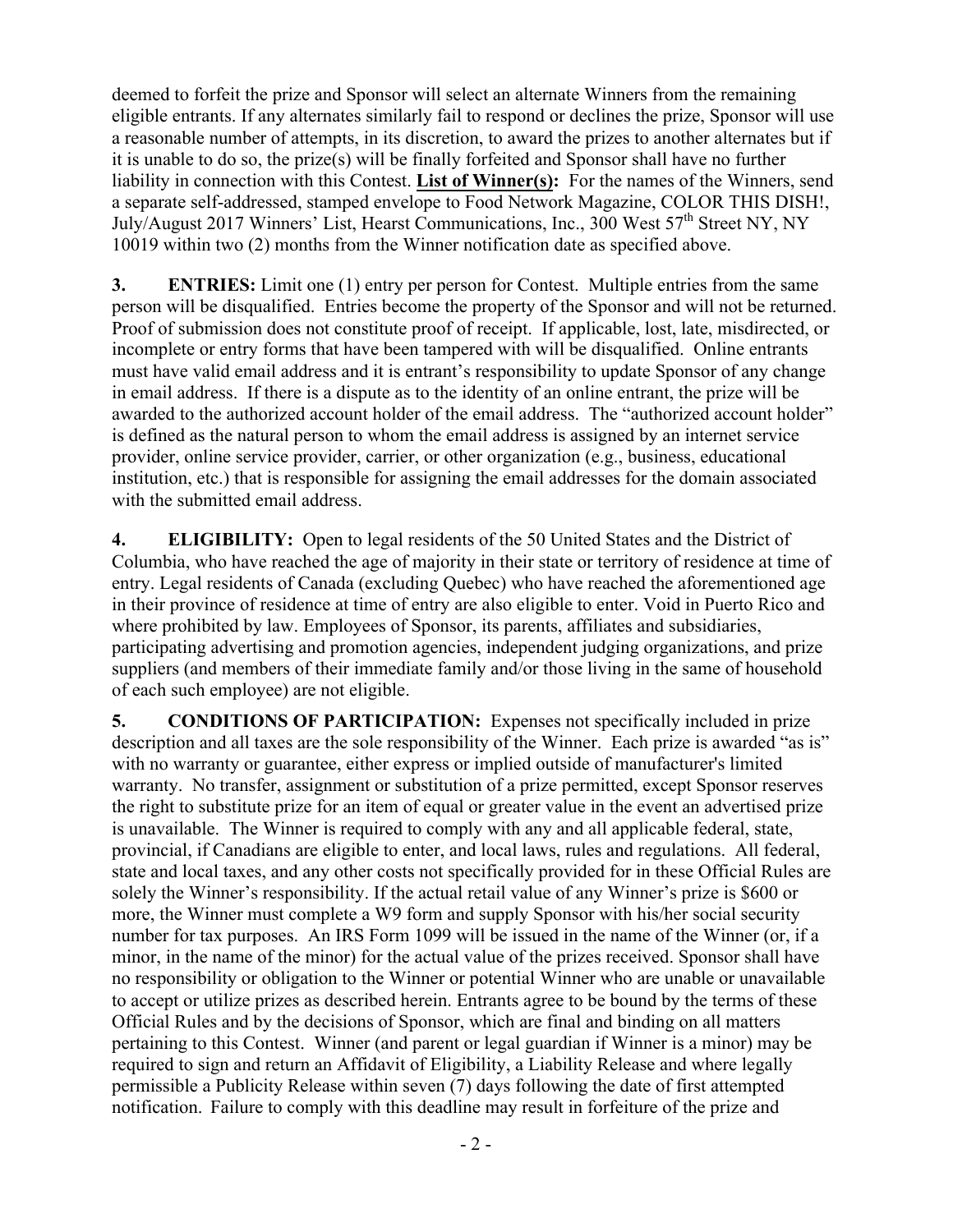selection of an alternate Winner. Return of any prize/prize notification as undeliverable may result in disqualification and selection of an alternate Winner. Winner hereby further agrees that it will sign any documents necessary to transfer copyright of the entry to Sponsor within seven (7) days following the date of first attempted notification. By entering, Entrant grants permission for Sponsor, and any of its affiliates and subsidiaries, participating advertising and promotion agencies, the independent judging organization and prize suppliers to use the entrant's submission (including an altered form of the entry) for editorial, advertising and promotional purposes without additional compensation, unless prohibited by law. If images are being submitted to Sponsor as a requirement for entry, Entrants agree that they have all rights to use the images submitted and to allow Sponsor, any of its affiliates and subsidiaries, participating advertising and promotion agencies, the independent judging organization and prize suppliers to reuse any of the images, without any liability, for editorial, advertising and promotional purposes. Additionally, acceptance of the prize by Winner constitutes permission for Sponsor and any affiliates and subsidiaries, participating advertising and promotion agencies, the independent judging organization and prize suppliers to use Winner's name and/or likeness and biographical material for editorial, advertising and promotional purposes without additional compensation, unless prohibited by law. By accepting prize, Winner agrees to hold Sponsor, its advertising and promotion agencies and their respective parent companies, subsidiaries, affiliates, partners, representative agents, successors, assigns, officers, directors, and employees harmless for any injury or damage caused or claimed to be caused by participation in the Contest or acceptance or use of the prize. Sponsor is not responsible for any printing, typographical, mechanical or other error in the printing of the offer, administration of the Contest or in the announcement of the prize.

**6. INTERNET/ MOBILE:** Sponsor is not responsible for electronic transmission errors resulting in omission, interruption, deletion, defect, delay in operations or transmission, theft or destruction or unauthorized access to or alterations of entry materials, or for technical, network, telephone equipment, electronic, computer, hardware or software malfunctions or limitations of any kind, or inaccurate transmissions of or failure to receive entry information by Sponsor or presenter on account of technical problems or traffic congestion on the Internet, at any Web site, or via the mobile phone or any combination thereof. If for any reason the Internet or mobile phone portion of the program is not capable of running as planned, including infection by computer virus, bugs, tampering, unauthorized intervention, fraud, technical failures, or any other causes which corrupt of affect the administration, security, fairness, integrity, or proper conduct of this Contest, Sponsor reserves the right at its sole discretion to cancel, terminate, modify or suspend the Contest. Sponsor reserves the right to select winners from eligible entries received as of the termination date. Sponsor further reserves the right to disqualify any individual who tampers with the entry process. Sponsor may prohibit an entrant from participating in the Contest if it determines that said entrant is attempting to undermine the legitimate operation of the Contest by cheating, hacking, deception or other unfair playing practices or intending to abuse, threaten or harass other entrants. Caution: Any attempt by a participant to deliberately damage any Web site or undermine the legitimate operation of the Contest is a violation of criminal and civil laws and should such an attempt be made, Sponsor reserves the right to seek damages from any such participant to the fullest extent of the law.

**7. DISPUTES/CHOICE OF LAW:** Except where prohibited, each entrant agrees that: (1) any and all disputes, claims and causes of action arising out of or connected with this or any prize awarded shall be resolved individually, without resort to any form of class action, and